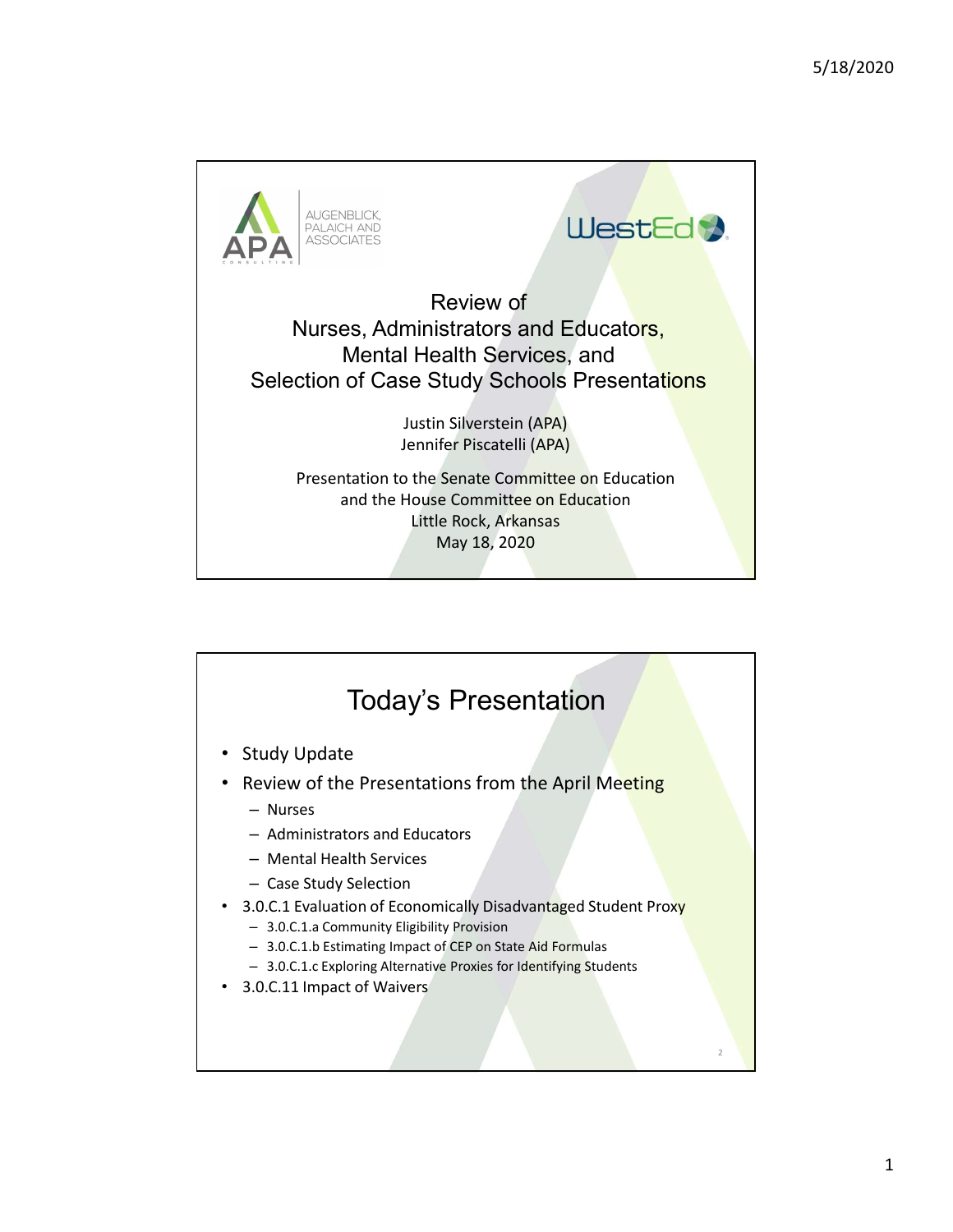

- APA, WestEd, and contractors have finalized our databases
- The study team has begun to reach out to schools to set up Case Study visits in late May and early June Study Update<br>
APA, WestEd, and contractors have finalized our<br>
latabases<br>
The study team has begun to reach out to schools to<br>
tuty team staff will present on several areas at the next<br>
neeting, including:<br>
- 3.0.C.2 Impac
- Study team staff will present on several areas at the next meeting, including:
	- 3.0.C.2 Impacts on Equity
	- 3.0.C.3 Impacts of Enrollment Changes
	- 3.0.C.10 Impacts of Vouchers
	- 3.0.C.12 Examination of Uniform Tax Rate
	-

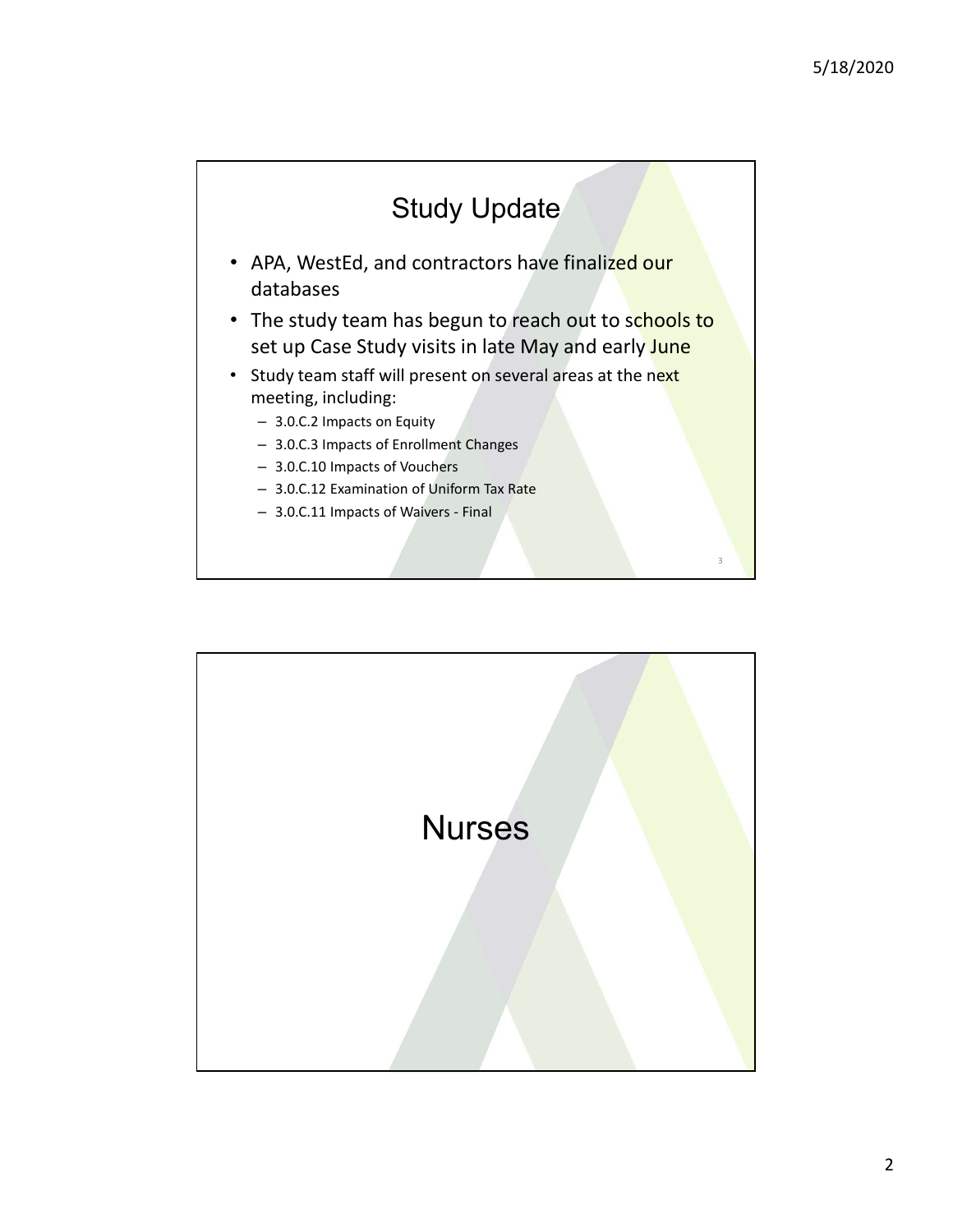$5<sup>th</sup>$  and  $5<sup>th</sup>$  and  $5<sup>th</sup>$  and  $5<sup>th</sup>$  and  $5<sup>th</sup>$  and  $5<sup>th</sup>$ 

## Need for Nurses

- Often the only healthcare professional that some students see regularly
- A full-time nurse can reduce the time that principals, teachers, and administrative staff use to provide health services
	- $-$  A 2011 study estimated a savings of \$133,175 by reducing other staff workloads
- According to NCES, in 2011-12 49.6% of schools had a full-time nurse, 32.6% part-time, and 20.7% no nurse at all

### Recommended and Actual Nurse Ratios

- The National Association of School Nurses recommends:
	- 750:1 for Healthy Students
	- 225:1 for students requiring daily service
	- 125:1 for complex health needs
	- 1:1 when needed for individual care
- American Academy of Pediatrics recommends one school nurse per school
- A 2010 study found a range of 396 to 4,411 students per nurse, with only 14 states at or below the 750:1 recommendation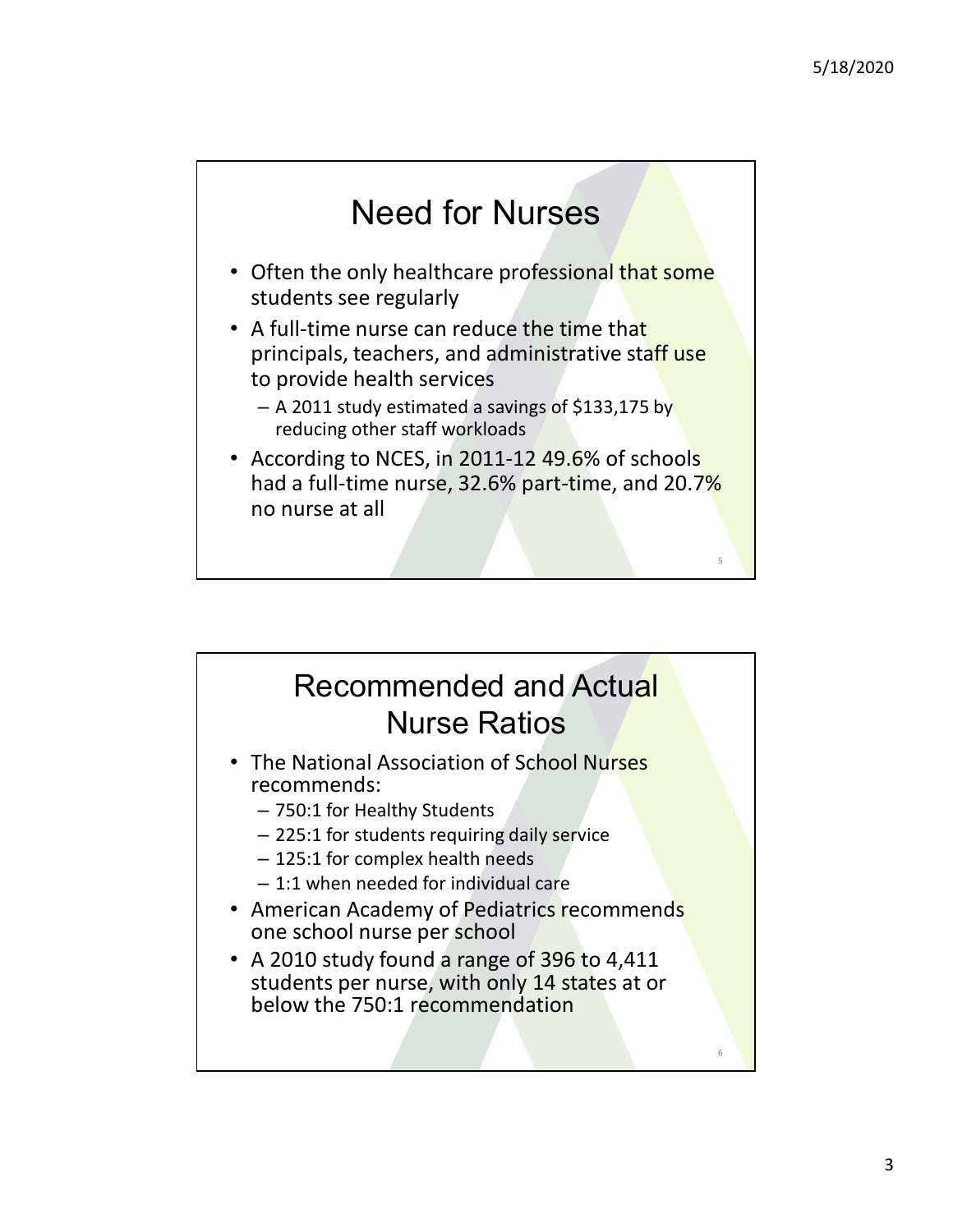|                 |     | <b>Table: Nurse Ratio Comparison</b> |       |
|-----------------|-----|--------------------------------------|-------|
|                 |     |                                      |       |
|                 |     | <b>Students Per Nurse (2010)</b>     |       |
|                 |     | <b>SREB States and Massachusetts</b> |       |
|                 | 918 |                                      |       |
| <b>Arkansas</b> |     |                                      |       |
| Alabama         | 536 | Mississippi                          | 1,098 |
| Delaware        | 472 | <b>North Carolina</b>                | 1,185 |
| Florida         |     | 2,537 Oklahoma                       | 2,372 |
| Georgia         |     | 2,318 South Carolina                 | 789   |
| Kentucky        |     | 1,114 Tennessee                      | 1,774 |
| Louisiana       |     | 784 Texas                            | 826   |
| Maryland        |     | 776 Virginia                         | 837   |
| Massachusetts   |     | 700 West Virginia                    | 1,065 |

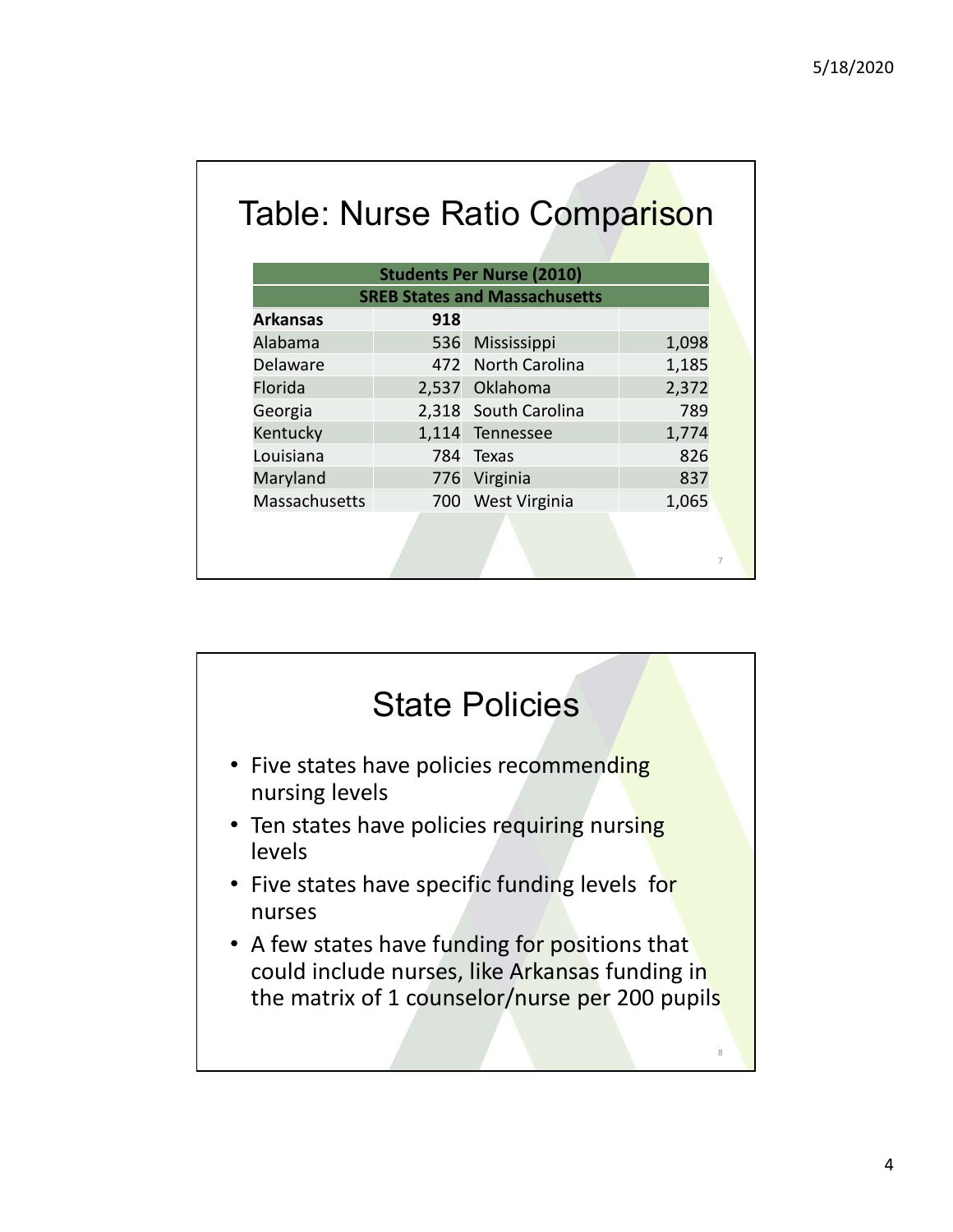9 and 1980 and 1980 and 1980 and 1980 and 1980 and 1980 and 1980 and 1980 and 1980 and 1980 and 1980 and 1980

### Challenges to Attracting and Retaining Nurses

- Districts compete directly with private and public health providers
	- The average salary for both RNs and LPNs is lower than the national average salary
		- About \$11,000 for RNs and \$7,500 for LPNs
- National studies show there is a national shortage
	- Data shows a lack of training capacity with over 75,000 qualified students turned away in 2018

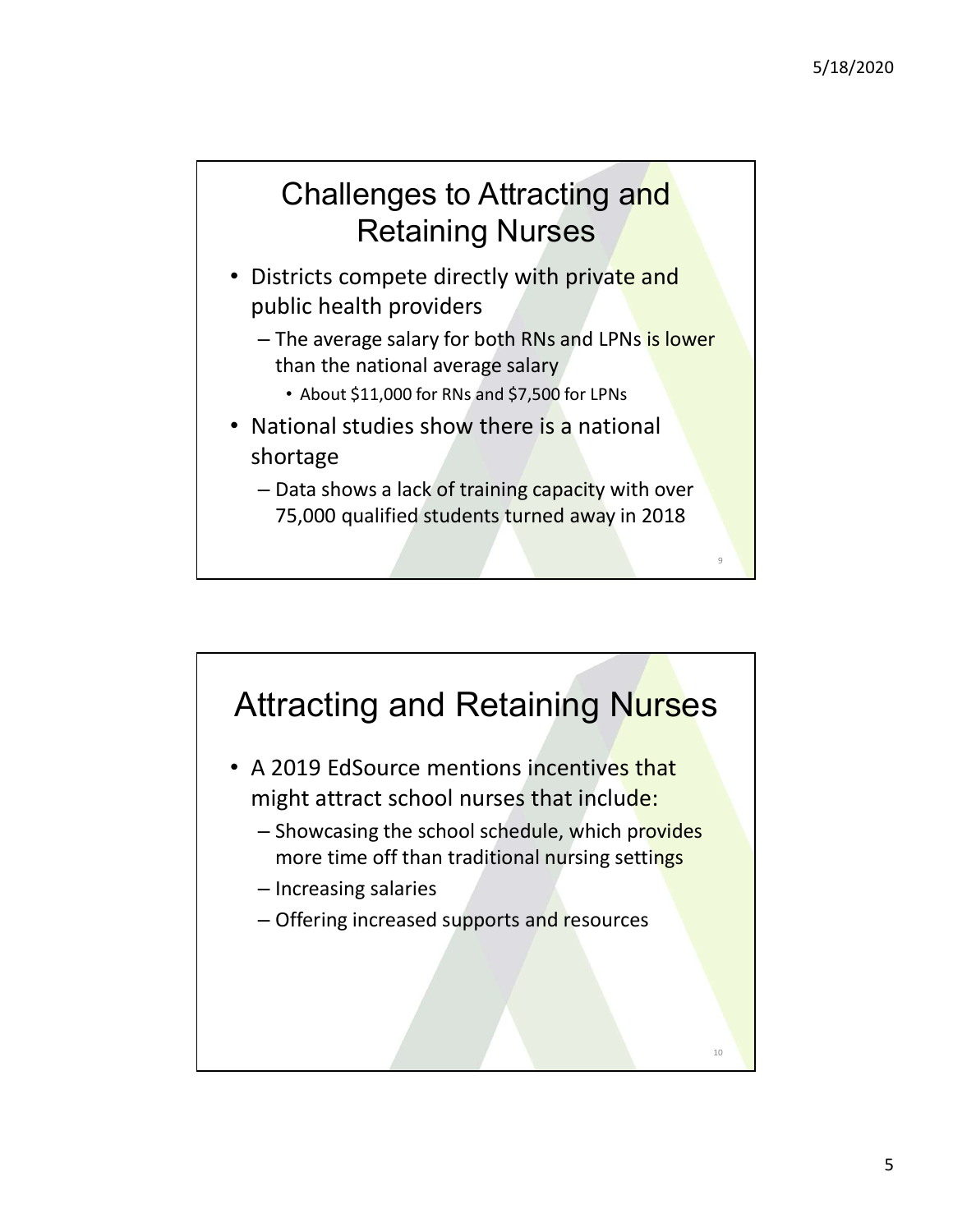11 and the contract of the contract of the contract of the contract of the contract of the contract of the contract of the contract of the contract of the contract of the contract of the contract of the contract of the con

# District Policies

- School district examples include:
	- Oakland School District (CA) is providing \$5,000 bonuses paid in two parts after the first two years of service
	- San Jose USD (CA) has a multiyear orientation program that includes mentors for new hires, which has reduced turnover
	- Outside of the school setting, Rapid City Regional Health (SD) identified having strong nurse leaders as an approach to keeping nurses overall

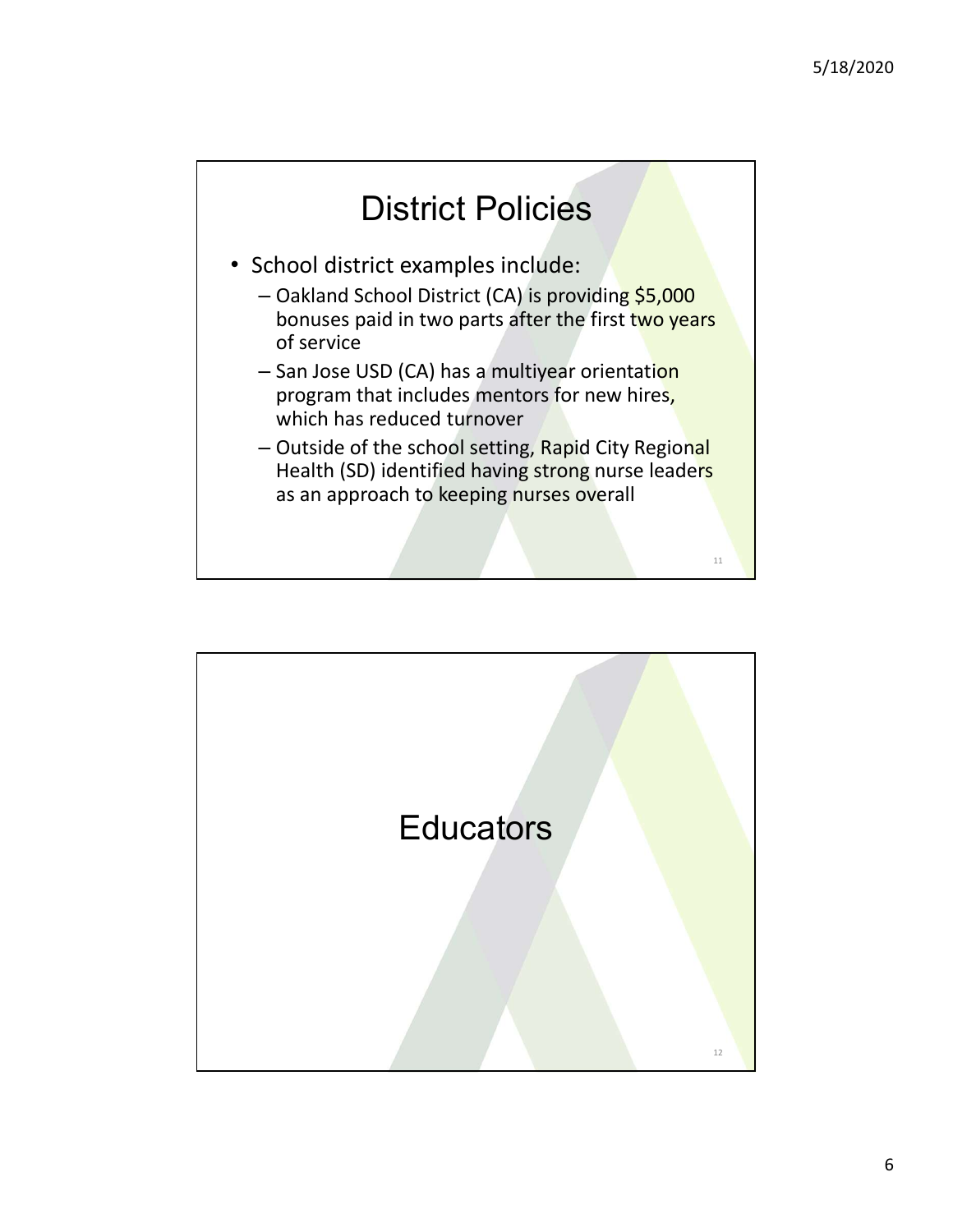#### Teacher Shortage A National Perspective

The Economic Policy Institute estimated that at the beginning of the 2019-20 school year, our public schools are facing a 307,000-teacher shortfall 13

#### Reasons for the Shortage

- Student Population Growth: Between 2008 and 2020 public school enrollment grew by almost 1.6 million students
- Decreasing number of teachers: While student populations were growing, the number of public-school teachers was shrinking. Between 2008 and 2020, the number of publicschool teachers shrank by just under 8,000
- High teacher turnover: It is estimated that nearly 7.7% of public-school teachers leave the field annually. To put this **Public-school teachers leave the field annually.** The state of the field and the field and the field annual teachers in the put this state of province the field annual teachers with shrinking. Between 2008 and 2020, the n into perspective, approximately 246,000 teachers will leave<br>the teaching field this spring the teaching field this spring 14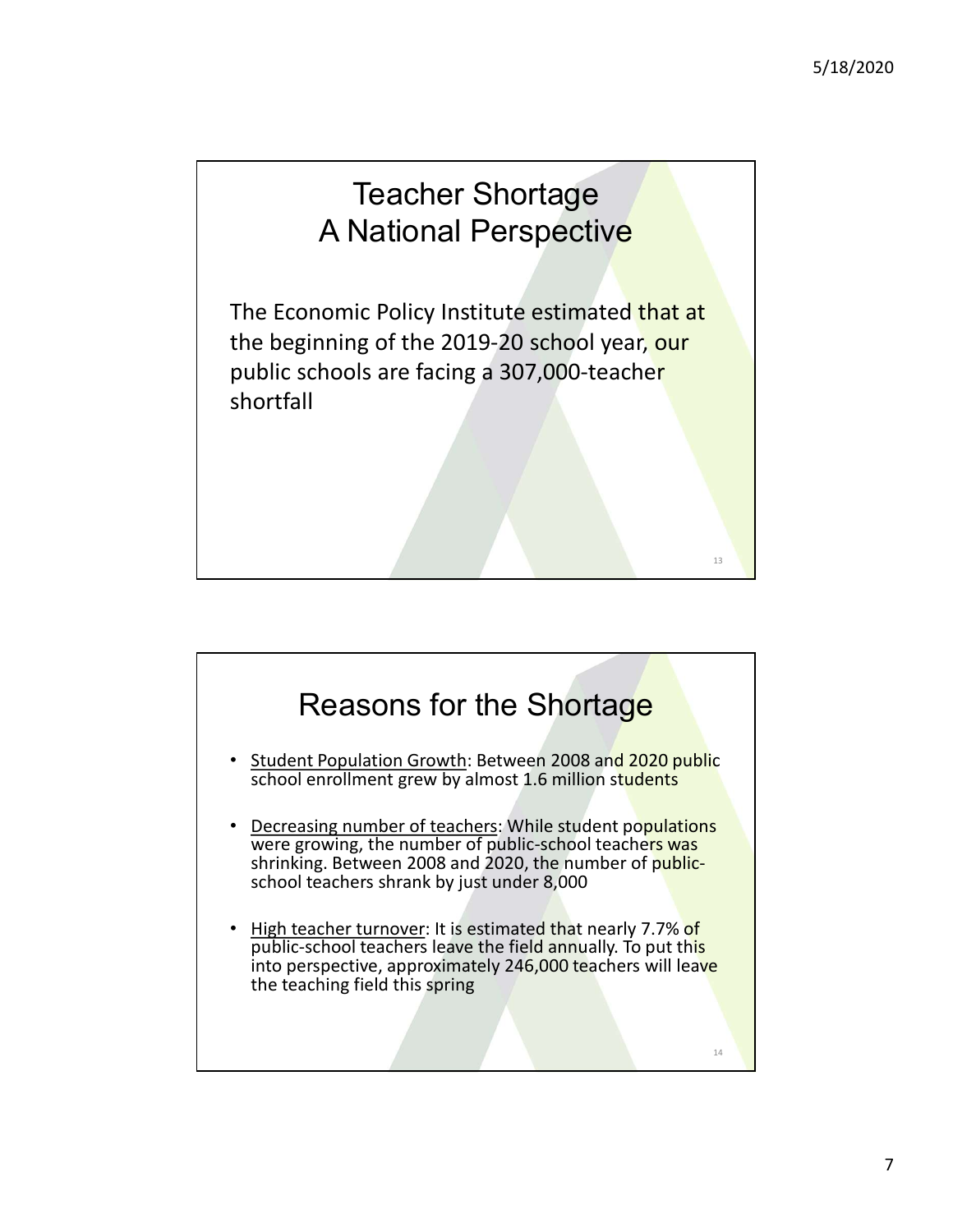

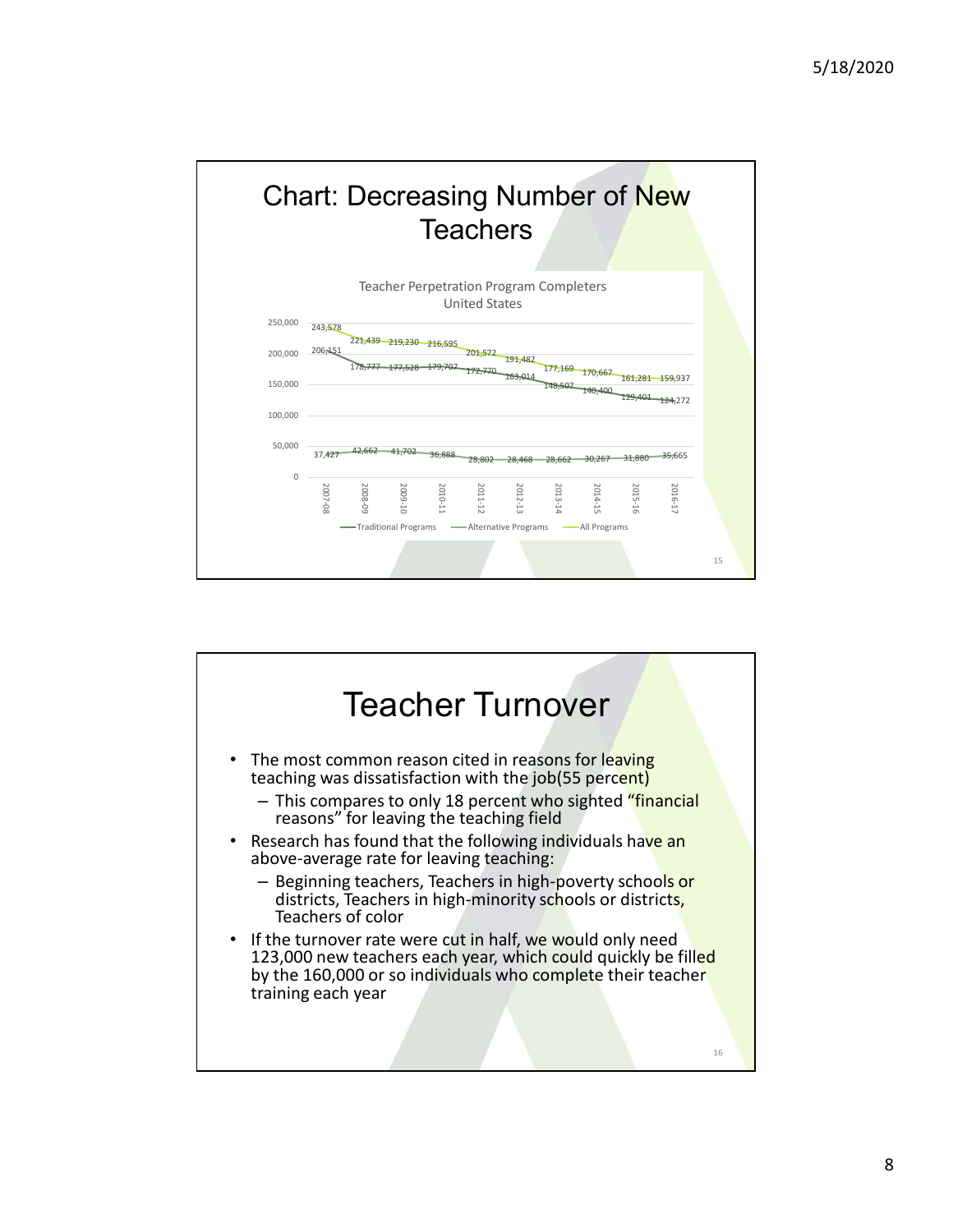| Table: Percent of Teachers who Felt             |  |
|-------------------------------------------------|--|
| Supported by their School Administrators - 2012 |  |

| 5/18/2020<br>Table: Percent of Teachers who Felt<br>Percent of Teachers who Felt Supported by their School<br><b>Administrators - 2012</b><br><b>SREB States and Massachusetts</b><br><b>Arkansas</b><br>52%<br>58% Florida<br>Alabama<br>Mississippi<br>51%<br>57%<br>Kentucky<br>49%<br>Tennessee<br>56%<br>48%<br>55%<br>Virginia<br>Georgia<br><b>National Average</b><br>48%<br>South Carolina<br>55%<br>54% Texas<br>46%<br>Louisiana<br>North Carolina<br>53% Delaware<br>45%<br>Oklahoma<br>Massachusetts<br>45%<br>53%<br>West Virginia<br>Maryland<br>41%<br>53% | 17 |  | Supported by their School Administrators - 2012 | <b>Teacher Turnover Rate - 2013</b><br><b>SREB States and Massachusetts</b><br>West Virginia<br>8.7% National Average<br>14.2% |  |  |
|----------------------------------------------------------------------------------------------------------------------------------------------------------------------------------------------------------------------------------------------------------------------------------------------------------------------------------------------------------------------------------------------------------------------------------------------------------------------------------------------------------------------------------------------------------------------------|----|--|-------------------------------------------------|--------------------------------------------------------------------------------------------------------------------------------|--|--|
|                                                                                                                                                                                                                                                                                                                                                                                                                                                                                                                                                                            |    |  |                                                 |                                                                                                                                |  |  |
|                                                                                                                                                                                                                                                                                                                                                                                                                                                                                                                                                                            |    |  |                                                 |                                                                                                                                |  |  |
|                                                                                                                                                                                                                                                                                                                                                                                                                                                                                                                                                                            |    |  |                                                 |                                                                                                                                |  |  |
|                                                                                                                                                                                                                                                                                                                                                                                                                                                                                                                                                                            |    |  |                                                 |                                                                                                                                |  |  |
|                                                                                                                                                                                                                                                                                                                                                                                                                                                                                                                                                                            |    |  |                                                 |                                                                                                                                |  |  |
|                                                                                                                                                                                                                                                                                                                                                                                                                                                                                                                                                                            |    |  |                                                 |                                                                                                                                |  |  |
|                                                                                                                                                                                                                                                                                                                                                                                                                                                                                                                                                                            |    |  |                                                 |                                                                                                                                |  |  |
|                                                                                                                                                                                                                                                                                                                                                                                                                                                                                                                                                                            |    |  |                                                 |                                                                                                                                |  |  |
|                                                                                                                                                                                                                                                                                                                                                                                                                                                                                                                                                                            |    |  |                                                 |                                                                                                                                |  |  |
|                                                                                                                                                                                                                                                                                                                                                                                                                                                                                                                                                                            |    |  |                                                 |                                                                                                                                |  |  |
|                                                                                                                                                                                                                                                                                                                                                                                                                                                                                                                                                                            |    |  |                                                 |                                                                                                                                |  |  |
|                                                                                                                                                                                                                                                                                                                                                                                                                                                                                                                                                                            |    |  |                                                 |                                                                                                                                |  |  |
|                                                                                                                                                                                                                                                                                                                                                                                                                                                                                                                                                                            |    |  |                                                 |                                                                                                                                |  |  |
|                                                                                                                                                                                                                                                                                                                                                                                                                                                                                                                                                                            |    |  |                                                 |                                                                                                                                |  |  |
|                                                                                                                                                                                                                                                                                                                                                                                                                                                                                                                                                                            |    |  |                                                 |                                                                                                                                |  |  |
|                                                                                                                                                                                                                                                                                                                                                                                                                                                                                                                                                                            |    |  |                                                 |                                                                                                                                |  |  |
|                                                                                                                                                                                                                                                                                                                                                                                                                                                                                                                                                                            |    |  |                                                 |                                                                                                                                |  |  |
|                                                                                                                                                                                                                                                                                                                                                                                                                                                                                                                                                                            |    |  |                                                 |                                                                                                                                |  |  |
|                                                                                                                                                                                                                                                                                                                                                                                                                                                                                                                                                                            |    |  |                                                 |                                                                                                                                |  |  |
|                                                                                                                                                                                                                                                                                                                                                                                                                                                                                                                                                                            |    |  |                                                 |                                                                                                                                |  |  |
|                                                                                                                                                                                                                                                                                                                                                                                                                                                                                                                                                                            |    |  |                                                 |                                                                                                                                |  |  |
|                                                                                                                                                                                                                                                                                                                                                                                                                                                                                                                                                                            |    |  |                                                 |                                                                                                                                |  |  |
|                                                                                                                                                                                                                                                                                                                                                                                                                                                                                                                                                                            |    |  |                                                 |                                                                                                                                |  |  |
|                                                                                                                                                                                                                                                                                                                                                                                                                                                                                                                                                                            |    |  |                                                 |                                                                                                                                |  |  |
|                                                                                                                                                                                                                                                                                                                                                                                                                                                                                                                                                                            |    |  |                                                 |                                                                                                                                |  |  |
|                                                                                                                                                                                                                                                                                                                                                                                                                                                                                                                                                                            |    |  |                                                 |                                                                                                                                |  |  |
|                                                                                                                                                                                                                                                                                                                                                                                                                                                                                                                                                                            |    |  |                                                 |                                                                                                                                |  |  |
|                                                                                                                                                                                                                                                                                                                                                                                                                                                                                                                                                                            |    |  |                                                 |                                                                                                                                |  |  |
|                                                                                                                                                                                                                                                                                                                                                                                                                                                                                                                                                                            |    |  |                                                 |                                                                                                                                |  |  |
|                                                                                                                                                                                                                                                                                                                                                                                                                                                                                                                                                                            |    |  |                                                 |                                                                                                                                |  |  |
|                                                                                                                                                                                                                                                                                                                                                                                                                                                                                                                                                                            |    |  |                                                 |                                                                                                                                |  |  |
|                                                                                                                                                                                                                                                                                                                                                                                                                                                                                                                                                                            |    |  |                                                 |                                                                                                                                |  |  |
|                                                                                                                                                                                                                                                                                                                                                                                                                                                                                                                                                                            |    |  | Table: Teacher Turnover Rate - 2013             |                                                                                                                                |  |  |
|                                                                                                                                                                                                                                                                                                                                                                                                                                                                                                                                                                            |    |  |                                                 |                                                                                                                                |  |  |
|                                                                                                                                                                                                                                                                                                                                                                                                                                                                                                                                                                            |    |  |                                                 |                                                                                                                                |  |  |
|                                                                                                                                                                                                                                                                                                                                                                                                                                                                                                                                                                            |    |  |                                                 |                                                                                                                                |  |  |

| 48%<br>Georgia<br>55% Virginia<br>South Carolina<br><b>National Average</b><br>48%<br>55%<br>Louisiana<br>Texas<br>46%<br>54%<br>North Carolina<br>53%<br>Delaware<br>45%<br>Oklahoma<br>Massachusetts<br>45%<br>53%<br>41%<br>West Virginia<br>Maryland<br>53%<br>17<br><b>Teacher Turnover Rate - 2013</b><br><b>SREB States and Massachusetts</b> |                                                        |
|------------------------------------------------------------------------------------------------------------------------------------------------------------------------------------------------------------------------------------------------------------------------------------------------------------------------------------------------------|--------------------------------------------------------|
|                                                                                                                                                                                                                                                                                                                                                      | Table: Teacher Turnover Rate - 2013                    |
|                                                                                                                                                                                                                                                                                                                                                      |                                                        |
|                                                                                                                                                                                                                                                                                                                                                      |                                                        |
|                                                                                                                                                                                                                                                                                                                                                      |                                                        |
|                                                                                                                                                                                                                                                                                                                                                      |                                                        |
|                                                                                                                                                                                                                                                                                                                                                      |                                                        |
|                                                                                                                                                                                                                                                                                                                                                      |                                                        |
|                                                                                                                                                                                                                                                                                                                                                      |                                                        |
|                                                                                                                                                                                                                                                                                                                                                      | <b>West Virginia</b><br>8.7% National Average<br>14.2% |
|                                                                                                                                                                                                                                                                                                                                                      | Maryland<br>11.9% Kentucky                             |
| 15.8%                                                                                                                                                                                                                                                                                                                                                | 12.7% Delaware<br>Georgia                              |
| 17.3%                                                                                                                                                                                                                                                                                                                                                | Tennessee<br>13.2% South Carolina                      |
| 17.3%                                                                                                                                                                                                                                                                                                                                                | Massachusetts                                          |
| 17.4%                                                                                                                                                                                                                                                                                                                                                | <b>Arkansas</b><br>13.7% North Carolina                |
| 13.4% Mississippi                                                                                                                                                                                                                                                                                                                                    |                                                        |
| 17.4%                                                                                                                                                                                                                                                                                                                                                |                                                        |
| Alabama<br>13.8% Oklahoma<br>17.9%                                                                                                                                                                                                                                                                                                                   |                                                        |
| Florida<br>14.1% Texas<br>20.7%                                                                                                                                                                                                                                                                                                                      |                                                        |
| 14.6%Louisiana<br>Virginia<br>21.4%                                                                                                                                                                                                                                                                                                                  | 18                                                     |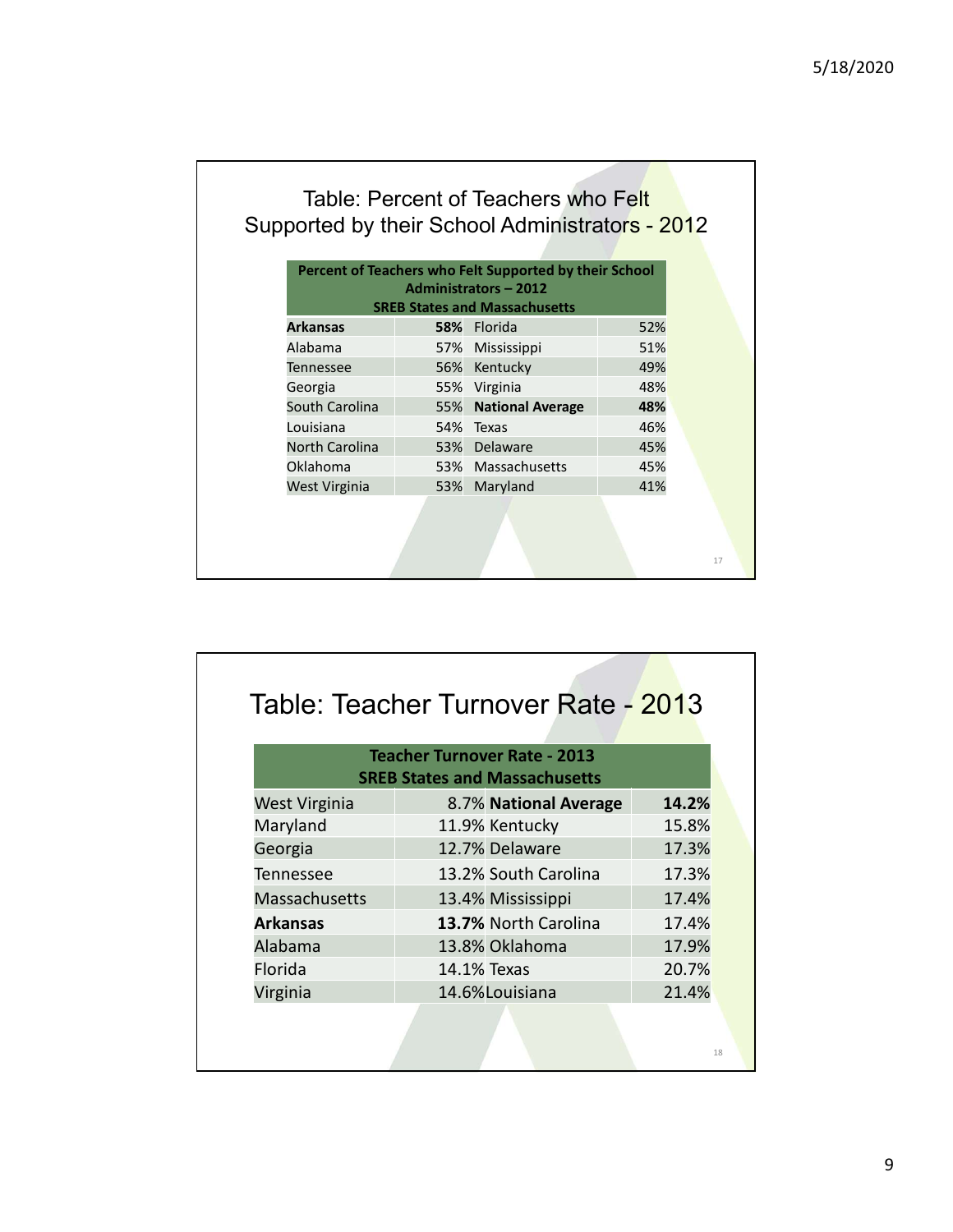| 5/18/2020<br><b>Percentage of Teachers</b><br><b>State</b><br><b>Leaving Teaching</b><br>3.0%<br>4.6%<br>5.5%<br>5.5%<br>5.6%<br>6.6%<br>6.8%<br>8.0%<br>9.9%<br>13.9%<br>14.8%<br>14.9%<br>7.7% |                                                                                                    |                                                                                           |  |
|--------------------------------------------------------------------------------------------------------------------------------------------------------------------------------------------------|----------------------------------------------------------------------------------------------------|-------------------------------------------------------------------------------------------|--|
| Table: Teacher Leaving Rates - 2013                                                                                                                                                              |                                                                                                    |                                                                                           |  |
|                                                                                                                                                                                                  |                                                                                                    |                                                                                           |  |
|                                                                                                                                                                                                  |                                                                                                    |                                                                                           |  |
|                                                                                                                                                                                                  |                                                                                                    |                                                                                           |  |
|                                                                                                                                                                                                  |                                                                                                    |                                                                                           |  |
|                                                                                                                                                                                                  |                                                                                                    |                                                                                           |  |
|                                                                                                                                                                                                  |                                                                                                    |                                                                                           |  |
|                                                                                                                                                                                                  |                                                                                                    |                                                                                           |  |
|                                                                                                                                                                                                  |                                                                                                    |                                                                                           |  |
|                                                                                                                                                                                                  |                                                                                                    |                                                                                           |  |
|                                                                                                                                                                                                  |                                                                                                    |                                                                                           |  |
|                                                                                                                                                                                                  | Massachusetts<br><b>Arkansas</b>                                                                   |                                                                                           |  |
|                                                                                                                                                                                                  |                                                                                                    |                                                                                           |  |
|                                                                                                                                                                                                  | Georgia<br>North Carolina                                                                          |                                                                                           |  |
|                                                                                                                                                                                                  |                                                                                                    |                                                                                           |  |
|                                                                                                                                                                                                  | Oklahoma<br>Florida                                                                                |                                                                                           |  |
|                                                                                                                                                                                                  |                                                                                                    |                                                                                           |  |
|                                                                                                                                                                                                  |                                                                                                    |                                                                                           |  |
|                                                                                                                                                                                                  |                                                                                                    |                                                                                           |  |
|                                                                                                                                                                                                  |                                                                                                    |                                                                                           |  |
|                                                                                                                                                                                                  |                                                                                                    |                                                                                           |  |
|                                                                                                                                                                                                  |                                                                                                    |                                                                                           |  |
|                                                                                                                                                                                                  | Alabama<br>Virginia<br>Louisiana<br>South Carolina<br>Kentucky<br>Texas<br><b>National Average</b> | Delaware, Maryland, Mississippi, Tennessee, and West Virginia<br>did not report this data |  |

## How the Leaving Rate Impacts Arkansas

- According to the Arkansas Department of Education, during the 2019-20 school year, there are 33,399 certified public-school teachers in the state
- With a leaving rate of 4.6 percent, that means there will be an estimated 1,536 open teaching positions at the beginning of the 2020-21 school year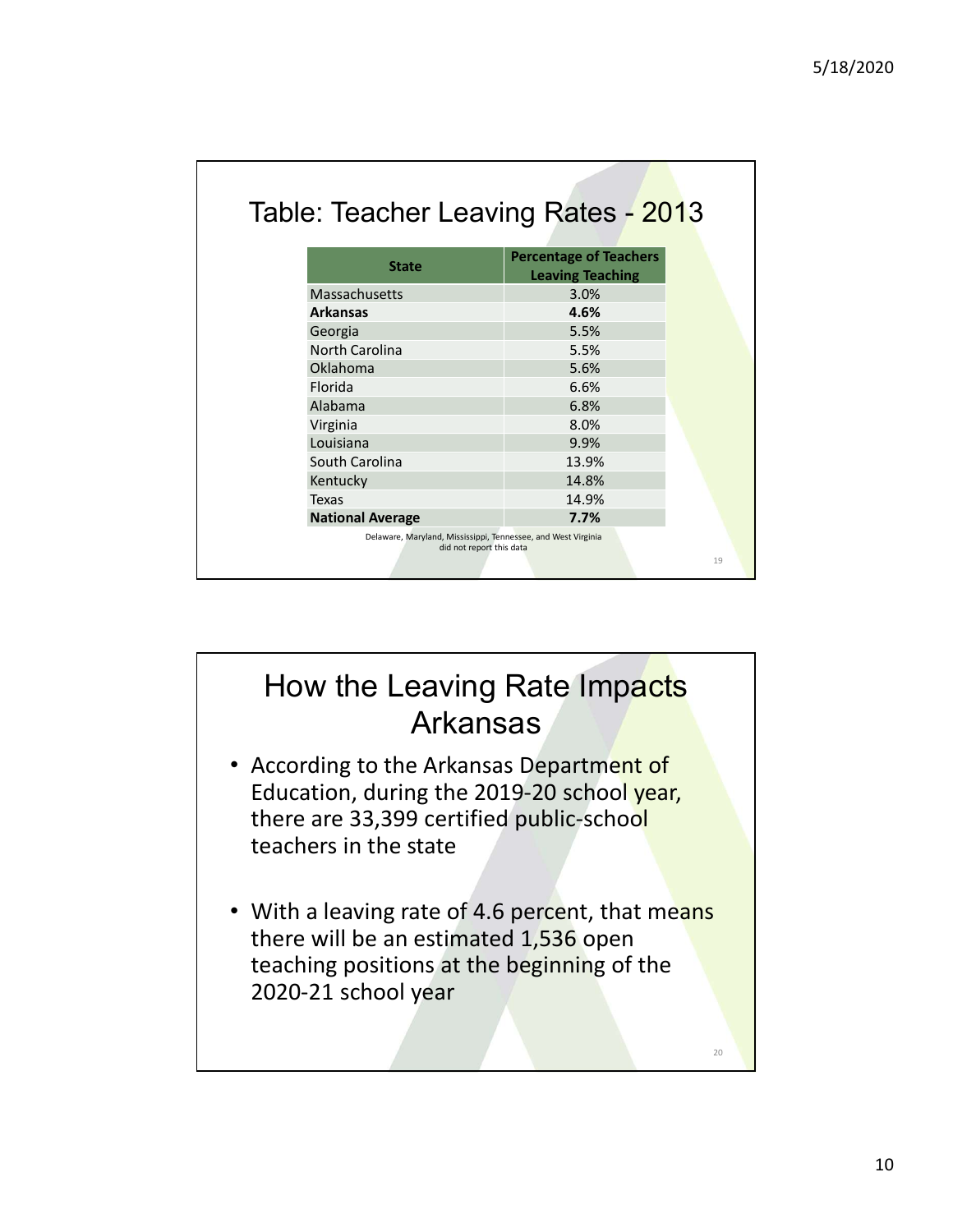# Table: Loan & Scholarship Programs

|                 |                 |                        | Table: Loan & Scholarship            |                 |                        |
|-----------------|-----------------|------------------------|--------------------------------------|-----------------|------------------------|
|                 |                 |                        | Programs                             |                 |                        |
|                 |                 |                        | <b>Loan and Scholarship Programs</b> |                 |                        |
|                 |                 |                        | <b>SREB States and Massachusetts</b> |                 |                        |
| <b>State</b>    | Loan<br>Program | Scholarship<br>Program | <b>State</b>                         | Loan<br>Program | Scholarship<br>Program |
| <b>Arkansas</b> | <b>Yes</b>      | Yes                    |                                      |                 |                        |
| Alabama         | <b>No</b>       | Yes                    | Mississippi                          | Yes             | Yes                    |
|                 |                 |                        | North                                |                 |                        |
| Delaware        | Yes             | No                     | Carolina                             | Yes             | No                     |
| Florida         | <b>No</b>       | Yes                    | Oklahoma<br>South                    | <b>No</b>       | Yes                    |
| Georgia         | No              | No                     | Carolina                             | Yes             | No                     |
| Kentucky        | Yes             | Yes                    | Tennessee                            | <b>No</b>       | Yes                    |
| Louisiana       | Yes             | No                     | Texas                                | No              | <b>No</b>              |
| Maryland        | <b>No</b>       | Yes                    | Virginia                             | <b>No</b>       | Yes                    |
|                 |                 | Yes                    | West Virginia                        | No              | Yes                    |
|                 | No              |                        |                                      |                 |                        |
| Massachusetts   |                 |                        |                                      |                 |                        |

| Georgia                                |                                |                                         | South                                |                                |                                         |    |
|----------------------------------------|--------------------------------|-----------------------------------------|--------------------------------------|--------------------------------|-----------------------------------------|----|
|                                        | No                             | <b>No</b>                               | Carolina                             | Yes                            | <b>No</b>                               |    |
| Kentucky                               | Yes                            | Yes                                     | Tennessee                            | <b>No</b>                      | Yes                                     |    |
| Louisiana                              | Yes                            | No                                      | <b>Texas</b>                         | <b>No</b>                      | <b>No</b>                               |    |
| Maryland                               | <b>No</b>                      | Yes                                     | Virginia                             | <b>No</b>                      | Yes                                     |    |
| Massachusetts                          | No                             | Yes                                     | West Virginia                        | No                             | Yes                                     |    |
|                                        |                                |                                         |                                      |                                |                                         |    |
|                                        |                                |                                         |                                      |                                |                                         | 21 |
|                                        |                                |                                         |                                      |                                |                                         |    |
|                                        |                                |                                         |                                      |                                |                                         |    |
|                                        |                                |                                         |                                      |                                |                                         |    |
|                                        |                                |                                         |                                      |                                |                                         |    |
|                                        |                                |                                         |                                      |                                |                                         |    |
|                                        |                                |                                         |                                      |                                |                                         |    |
|                                        |                                |                                         |                                      |                                |                                         |    |
|                                        |                                |                                         | <b>Table: Differentiated Pay</b>     |                                |                                         |    |
|                                        |                                |                                         |                                      |                                |                                         |    |
|                                        |                                | <b>Differentiated Pay Programs</b>      |                                      |                                |                                         |    |
|                                        |                                |                                         |                                      |                                |                                         |    |
|                                        |                                |                                         |                                      |                                |                                         |    |
|                                        |                                |                                         | <b>SREB States and Massachusetts</b> |                                |                                         |    |
|                                        | Hard to                        |                                         |                                      | Hard to                        |                                         |    |
| <b>State</b>                           | <b>Staff</b><br><b>Schools</b> | <b>Hard to Staff</b><br><b>Subjects</b> | <b>State</b>                         | <b>Staff</b><br><b>Schools</b> | <b>Hard to Staff</b><br><b>Subjects</b> |    |
|                                        | <b>Yes</b>                     | Yes                                     |                                      |                                |                                         |    |
|                                        | <b>No</b>                      | <b>No</b>                               | Mississippi                          | Yes                            | <b>No</b>                               |    |
| <b>Arkansas</b><br>Alabama<br>Delaware | No                             | No                                      | North Carolina                       | No                             | <b>No</b>                               |    |
| Florida                                | Yes                            | Yes                                     | Oklahoma                             | Yes                            | Yes                                     |    |
|                                        | No                             | Yes                                     | South Carolina                       | Yes                            | <b>No</b>                               |    |
| Georgia                                | Yes                            | Yes                                     |                                      | Yes                            | Yes                                     |    |
| Kentucky                               | Yes                            |                                         | Tennessee                            |                                |                                         |    |
| Louisiana                              |                                | Yes                                     | Texas                                | Yes                            | Yes                                     |    |
| Maryland                               | Yes                            | no                                      | Virginia                             | Yes                            | Yes                                     |    |
| Massachusetts                          | Yes                            | Yes                                     | West Virginia                        | Yes                            | Yes                                     |    |
|                                        |                                |                                         |                                      |                                |                                         |    |
|                                        |                                |                                         |                                      |                                |                                         |    |
|                                        |                                |                                         |                                      |                                |                                         |    |
|                                        |                                |                                         |                                      |                                |                                         | 22 |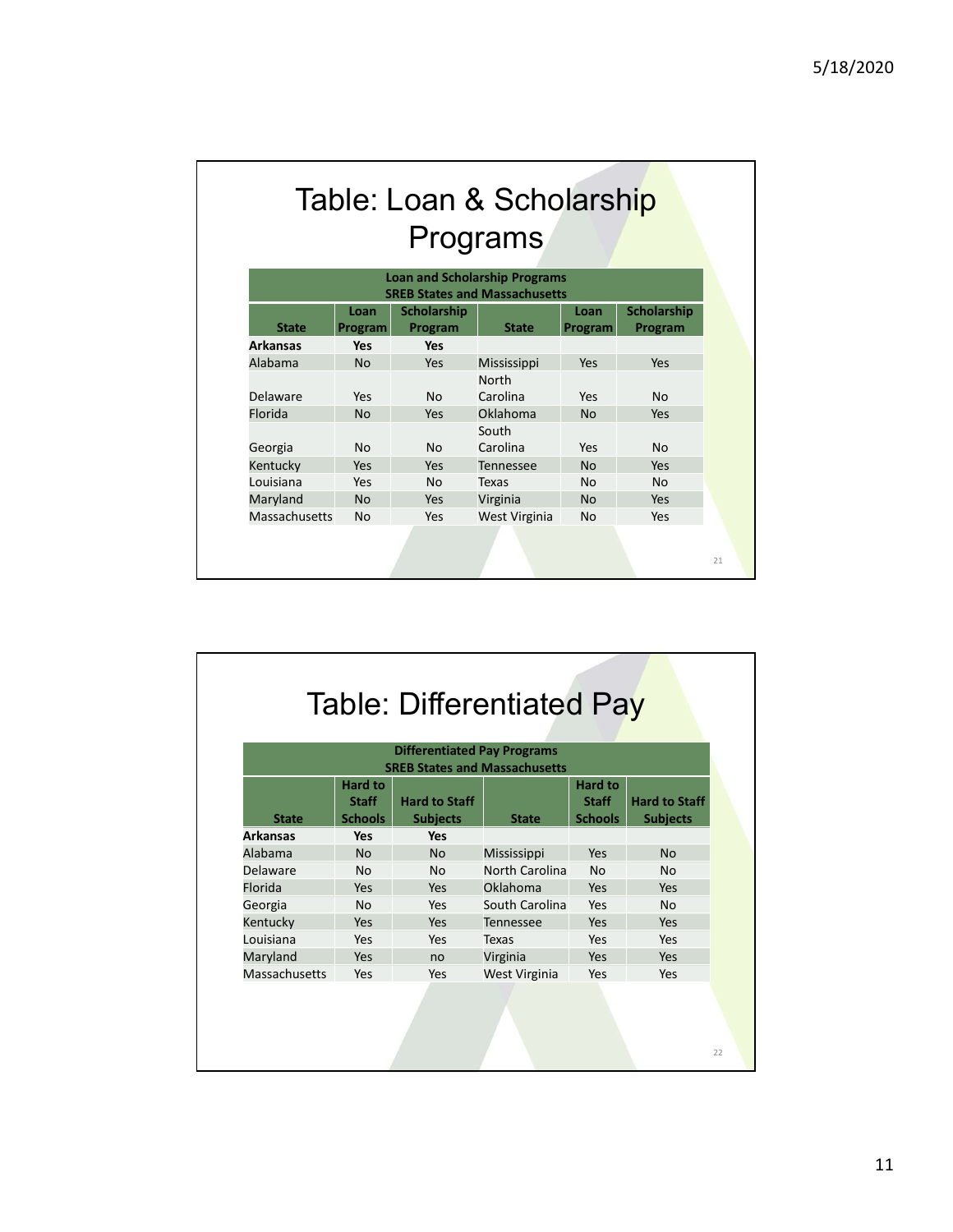## Table: Mentoring Programs

|                           |            |                                | <b>Table: Mentoring Programs</b>     |           |                 |
|---------------------------|------------|--------------------------------|--------------------------------------|-----------|-----------------|
|                           |            |                                |                                      |           |                 |
|                           |            |                                | <b>Mentoring Programs</b>            |           |                 |
|                           |            |                                | <b>SREB States and Massachusetts</b> |           |                 |
| <b>State</b>              | Program    | <b>Duration</b>                | <b>State</b>                         | Program   | <b>Duration</b> |
| Arkansas                  | Yes        | 3 Years                        |                                      |           |                 |
| Alabama                   | <b>No</b>  |                                |                                      | <b>No</b> |                 |
|                           |            | N/A                            | Mississippi                          |           | N/A             |
| Delaware                  | Yes        | 2 Years                        | North Carolina                       | Yes       | 3 Years         |
| Florida                   | <b>No</b>  | N/A                            | Oklahoma                             | Yes       | No Set Time     |
| Georgia                   | No         | N/A                            | South Carolina                       | Yes       | Up to 3 Years   |
| Kentucky                  | Yes        | 1 Year                         | Tennessee                            | No        | N/A             |
| Louisiana                 | No         | N/A                            | Texas                                | No        | N/A             |
| Maryland<br>Massachusetts | Yes<br>Yes | No Set Time Virginia<br>1 Year | West Virginia                        | Yes<br>No | 1 Year<br>N/A   |

|                                                                   | Yes            | 1 Year               | <b>Tennessee</b>                                                                                                                               | <b>No</b> | N/A    |  |
|-------------------------------------------------------------------|----------------|----------------------|------------------------------------------------------------------------------------------------------------------------------------------------|-----------|--------|--|
| Kentucky                                                          |                |                      |                                                                                                                                                |           |        |  |
| Louisiana                                                         | <b>No</b>      | N/A                  | Texas                                                                                                                                          | <b>No</b> | N/A    |  |
| Maryland                                                          | Yes            | No Set Time          | Virginia                                                                                                                                       | Yes       | 1 Year |  |
| Massachusetts                                                     | Yes            | 1 Year               | West Virginia                                                                                                                                  | No        | N/A    |  |
|                                                                   |                |                      | Alabama, Florida, Georgia, Louisiana, Mississippi, Tennessee, Texas, and West Virginia do not require<br>districts to have mentoring programs. |           |        |  |
|                                                                   |                |                      |                                                                                                                                                |           |        |  |
|                                                                   |                |                      |                                                                                                                                                |           | 23     |  |
|                                                                   |                |                      |                                                                                                                                                |           |        |  |
|                                                                   |                |                      | <b>Reduced Workload for</b>                                                                                                                    |           |        |  |
|                                                                   |                |                      |                                                                                                                                                |           |        |  |
|                                                                   |                |                      | <b>New Teachers</b>                                                                                                                            |           |        |  |
| <b>State</b>                                                      |                |                      | <b>Reduced Workload</b>                                                                                                                        |           |        |  |
| Georgia                                                           |                | serve as mentors     | Funds may be used for release time for teachers to                                                                                             |           |        |  |
| Maryland                                                          | teachers       |                      | The state encourages LEAs to consider a reduction in<br>the teaching schedule & responsibilities for first-year                                |           |        |  |
| Massachusetts LEAs must provide release time for mentor and       |                | mentoring activities | beginning teachers so that they can engage in                                                                                                  |           |        |  |
| Oklahoma                                                          | teaching loads |                      | Lead teachers and master teachers have reduced                                                                                                 |           |        |  |
| South Carolina LEAs can provide mentor teachers with release time |                |                      |                                                                                                                                                |           |        |  |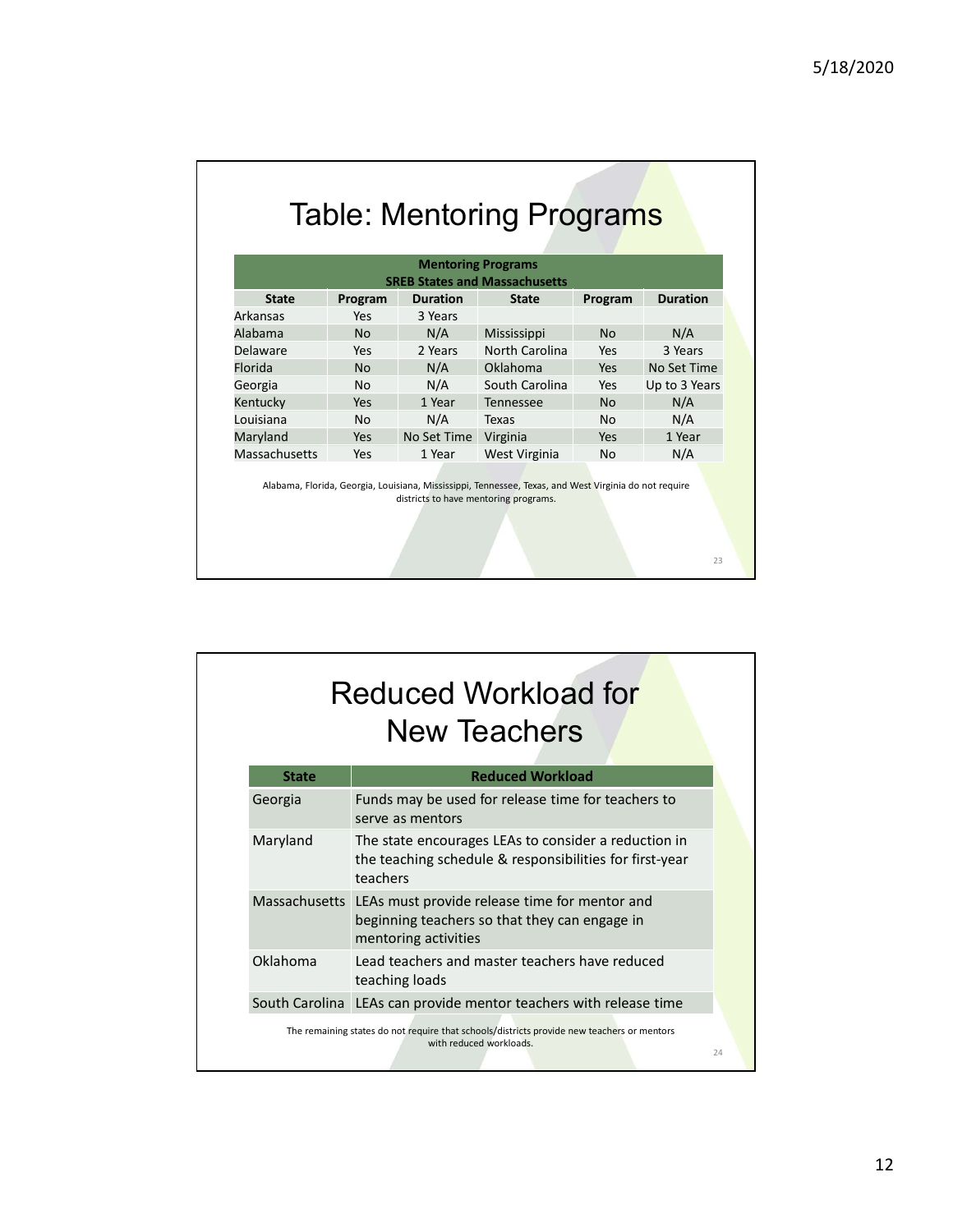

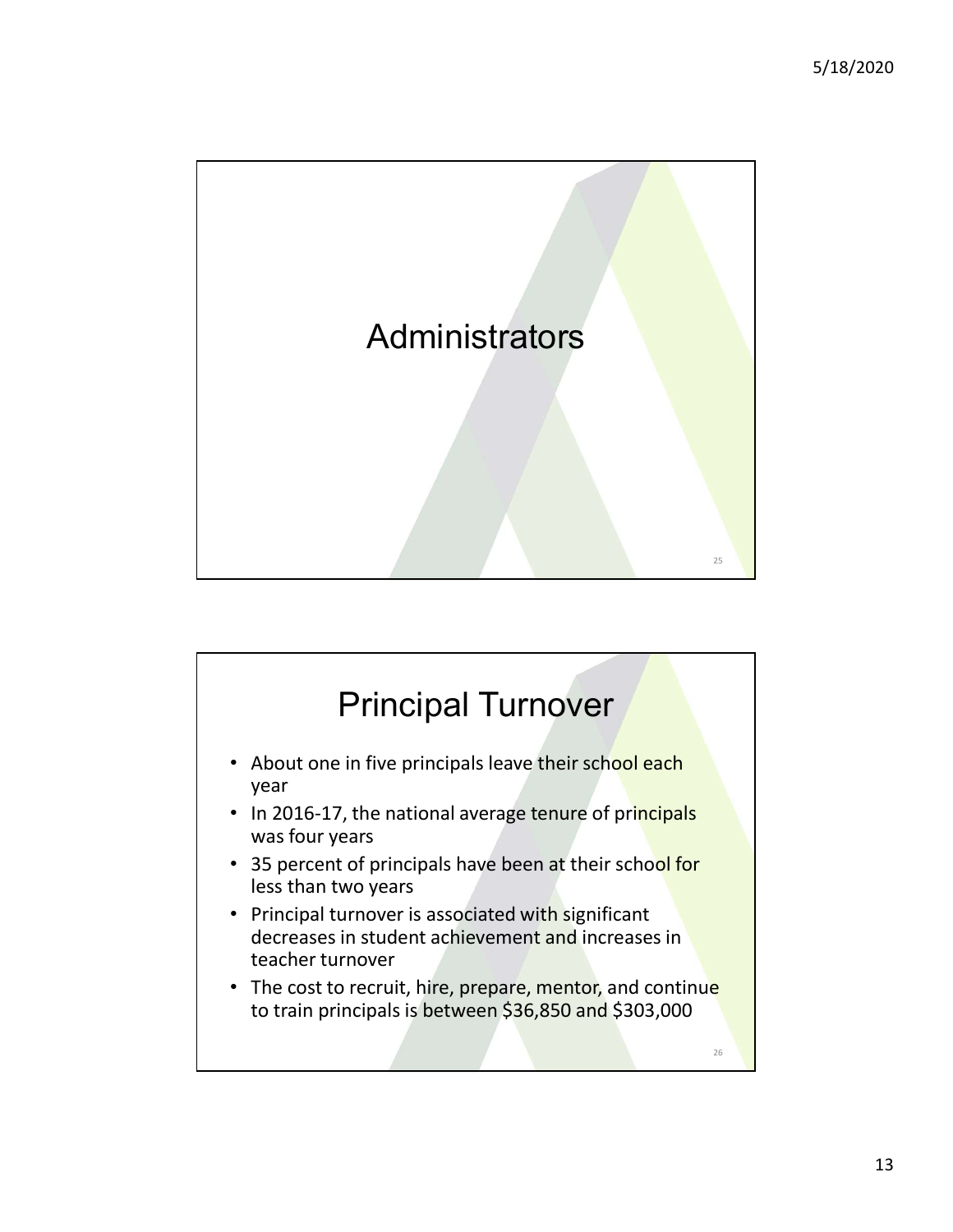

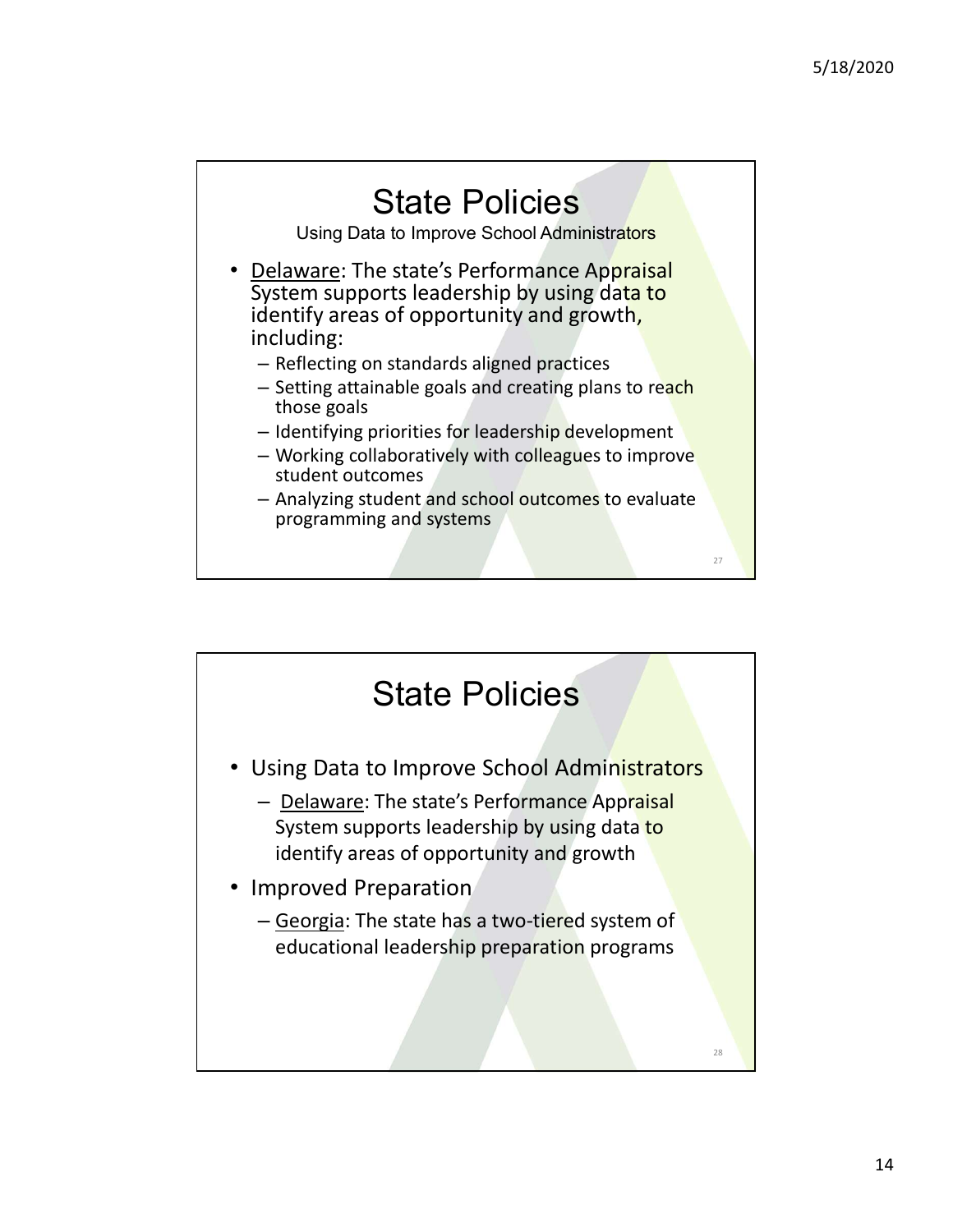29 and 20 and 20 and 20 and 20 and 20 and 20 and 20 and 20 and 20 and 20 and 20 and 20 and 20 and 20 and 20 an

## State Policies

- Targeted Leadership Programs
	- Alabama: The state's "Alabama Strong" program is designed to provide targeted training to school leaders in a limited group of school districts
- Leadership Prep Programs
	- Massachusetts: The state's Performance Assessment for Leaders evaluates the readiness of school leadership candidates for initial licensure

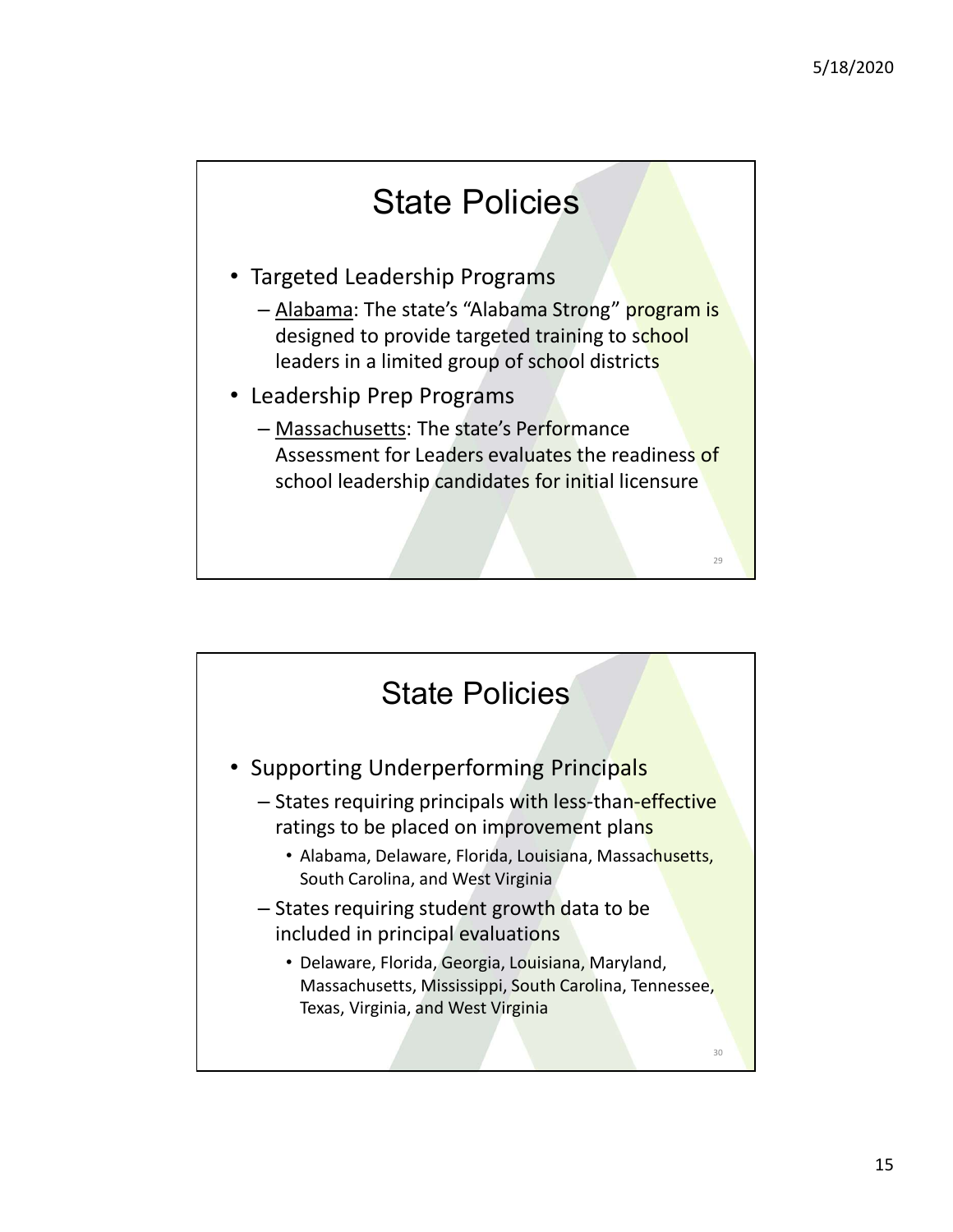

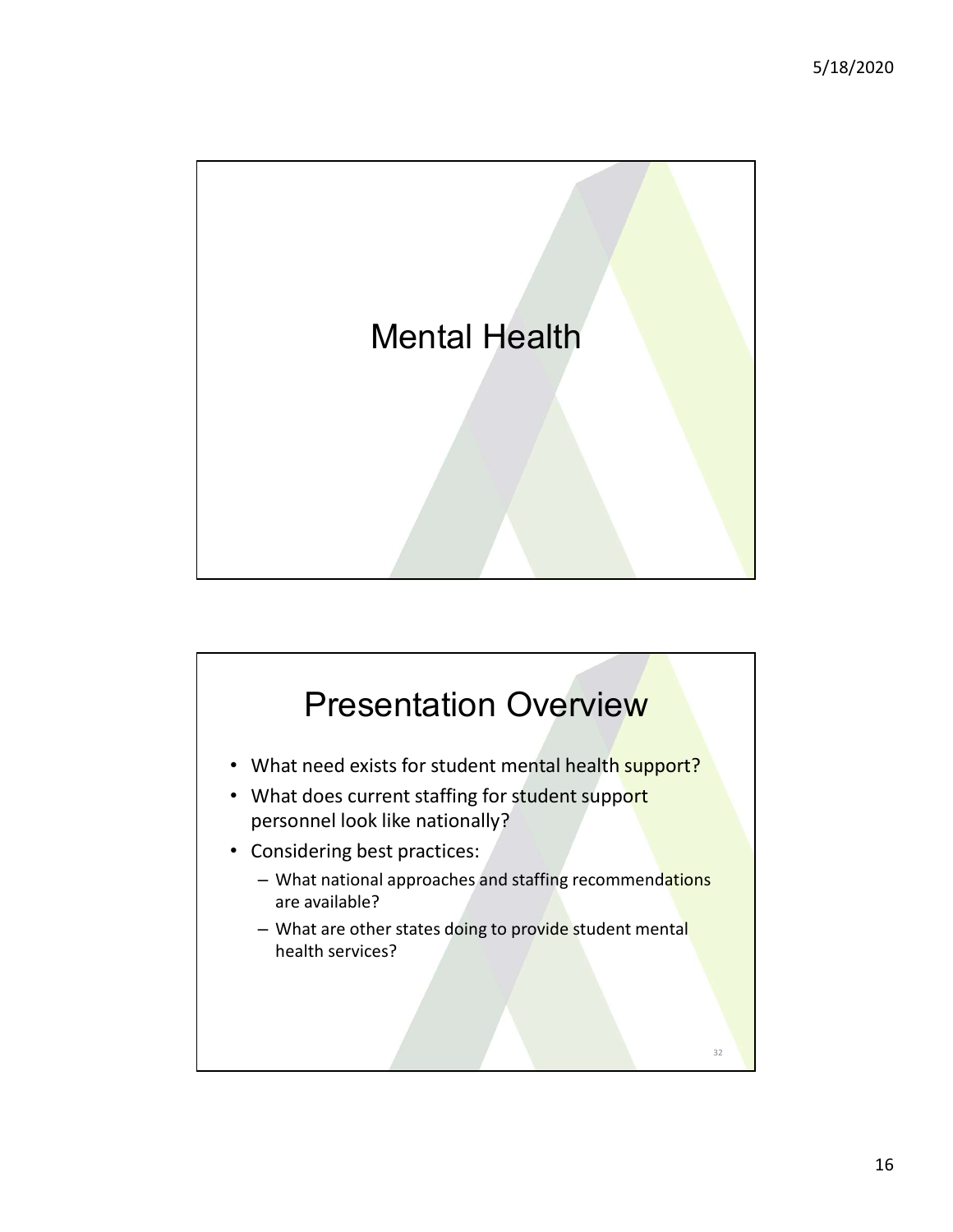

| appropriate services and supports                                             |                        |           |    |
|-------------------------------------------------------------------------------|------------------------|-----------|----|
| Suicide is the third leading cause of death among individuals<br>$\bullet$    |                        |           |    |
| between the ages of 10 and 19 (CDC)                                           |                        |           |    |
| Studies have documented existing stigma around mental health and<br>$\bullet$ |                        |           |    |
| low levels of mental health literacy, particularly for adolescents            |                        |           |    |
|                                                                               |                        |           |    |
|                                                                               |                        |           |    |
|                                                                               |                        |           |    |
|                                                                               |                        |           |    |
|                                                                               |                        |           |    |
|                                                                               |                        |           |    |
|                                                                               |                        |           | 33 |
|                                                                               |                        |           |    |
|                                                                               |                        |           |    |
|                                                                               |                        |           |    |
|                                                                               |                        |           |    |
|                                                                               |                        |           |    |
|                                                                               |                        |           |    |
|                                                                               |                        |           |    |
|                                                                               |                        |           |    |
|                                                                               |                        |           |    |
| <b>Students Per Student Support Staff Member and School Counselor,</b>        |                        |           |    |
| <b>SREB States and Massachusetts (2017-18, NCES data)</b>                     |                        |           |    |
|                                                                               | <b>Student Support</b> | Counselor |    |
| Alabama                                                                       | 93                     | 413       |    |
| <b>Arkansas</b>                                                               | 67                     | 385       |    |
| Delaware                                                                      | 162                    | 396       |    |
| Florida                                                                       | 235                    | 478       |    |
| Georgia                                                                       | 200                    | 459       |    |
| Kentucky                                                                      | 209                    | 428       |    |
| Louisiana                                                                     | 184                    | 456       |    |
| Maryland                                                                      | 136                    | 370       |    |
| Massachusetts                                                                 | 91                     | 406       |    |
| Mississippi                                                                   | 148                    | 446       |    |
| North Carolina                                                                | 136                    | 361       |    |
| Oklahoma                                                                      | 146                    | 433       |    |
| South Carolina                                                                | 266                    | 353       |    |
| Tennessee                                                                     | 241                    | 329       |    |
| <b>Texas</b>                                                                  | 208                    | 431       |    |
| Virginia                                                                      | 104                    | 361       |    |
| West Virginia                                                                 | 236                    | 375       |    |
| <b>Average of Comparison States (Excluding</b>                                |                        |           |    |
| Arkansas)                                                                     | 168                    | 405       |    |
|                                                                               |                        |           |    |
|                                                                               |                        |           | 34 |
|                                                                               |                        |           |    |
|                                                                               |                        |           |    |
|                                                                               |                        |           |    |
|                                                                               |                        |           |    |
|                                                                               |                        |           |    |
|                                                                               |                        |           |    |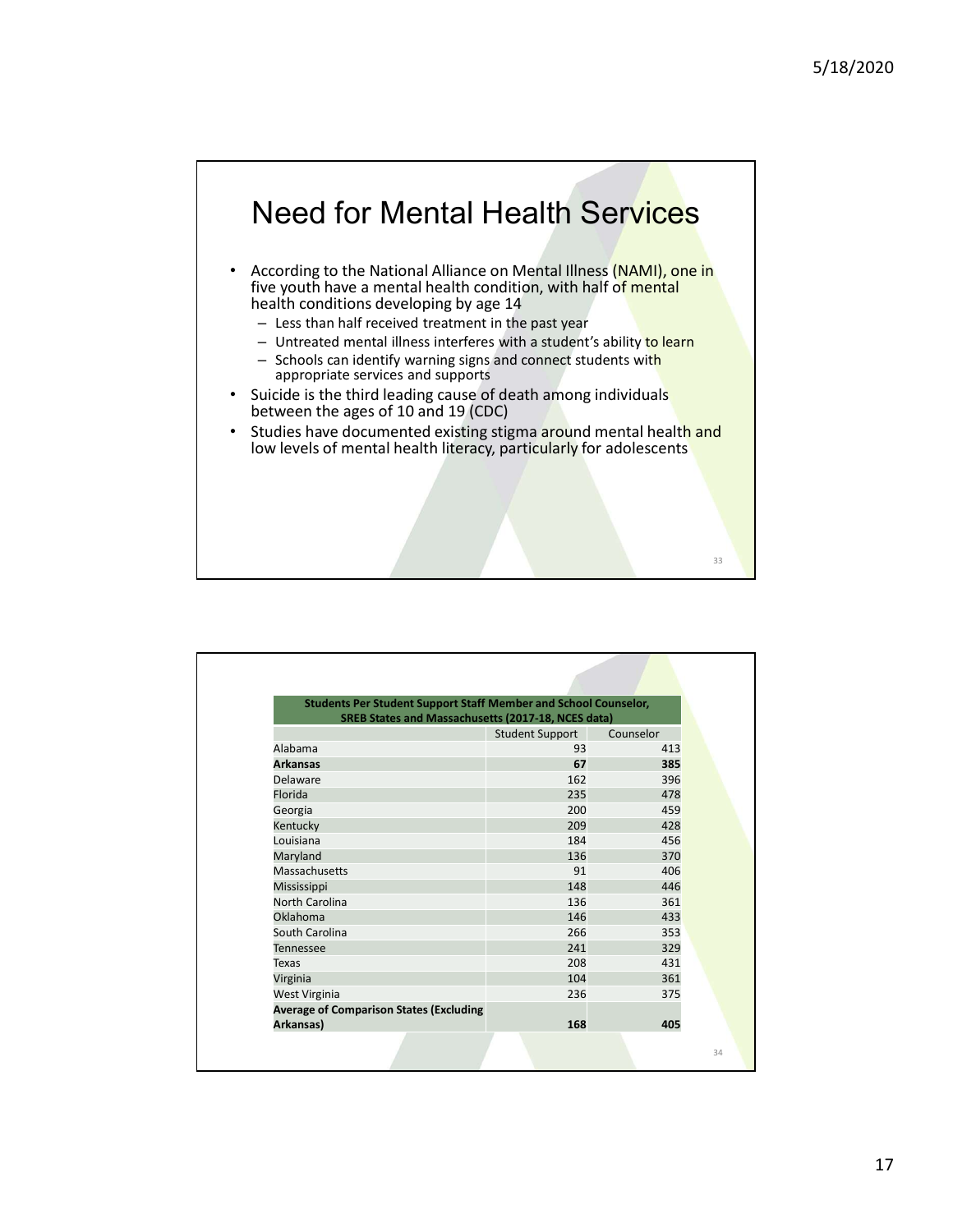## National Approaches for Student Mental Health

- Several national approaches are available for addressing social emotional needs:
	- Whole Community, Whole Child (WSCC) Model
	- Multi-Tier System of Supports (MTSS) Model
	- American School Counselor Association's National Model
	- AWARE (Advancing Wellness And Resiliency in Education)
- Many states have implemented these approaches, will be highlighted later in this presentation  $\frac{1}{35}$

### Recommended School Mental Health Professional Ratios

- The American School Counselor Association (ASCA) – 250:1 school counselor to student ratio
- The National Association of School Psychologists (NASP) – 250:1 for school counselors, 500-700:1 for school psychologists, and 400:1 for school social workers
- The National Association of Social Workers (NASW)
	- 250:1 for school social workers, unless working with students with intensive needs, when a lower ratio is required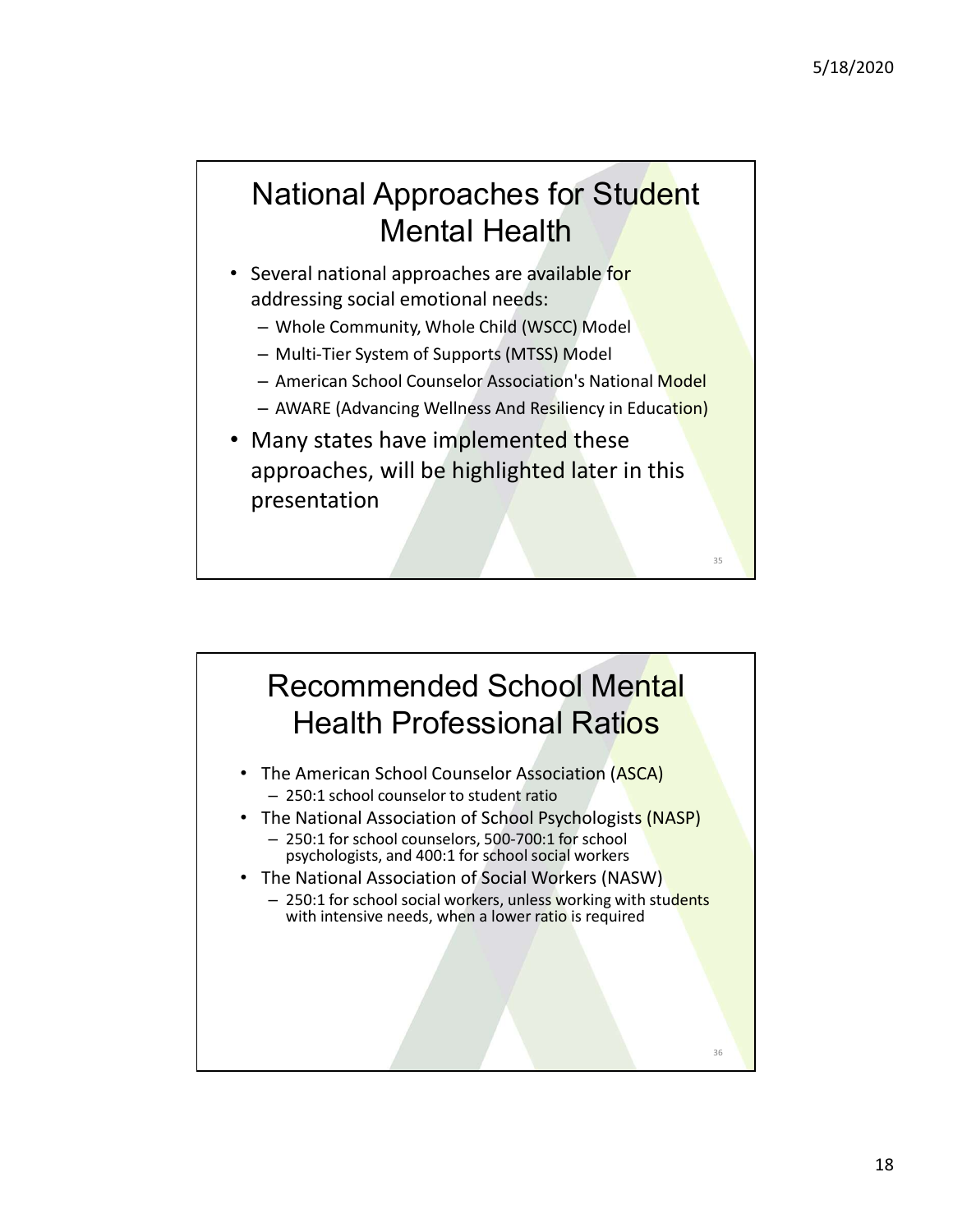37

## State Legislation on Mental and Behavior Health

- Between 2017 and 2020 (to date), there have been 75 legislative bills related to mental and behavior heath (6 vetoed)
- An additional 51 bills were specifically related to suicide prevention (2 vetoed)
- Legislation was related to:
	- Establishing Commissions/Councils/Committees
	- Requiring studies, data collection or reporting
	- Requiring or recommending that districts adopt curriculum, policies, or specific staffing
	- Providing targeted resources or funding

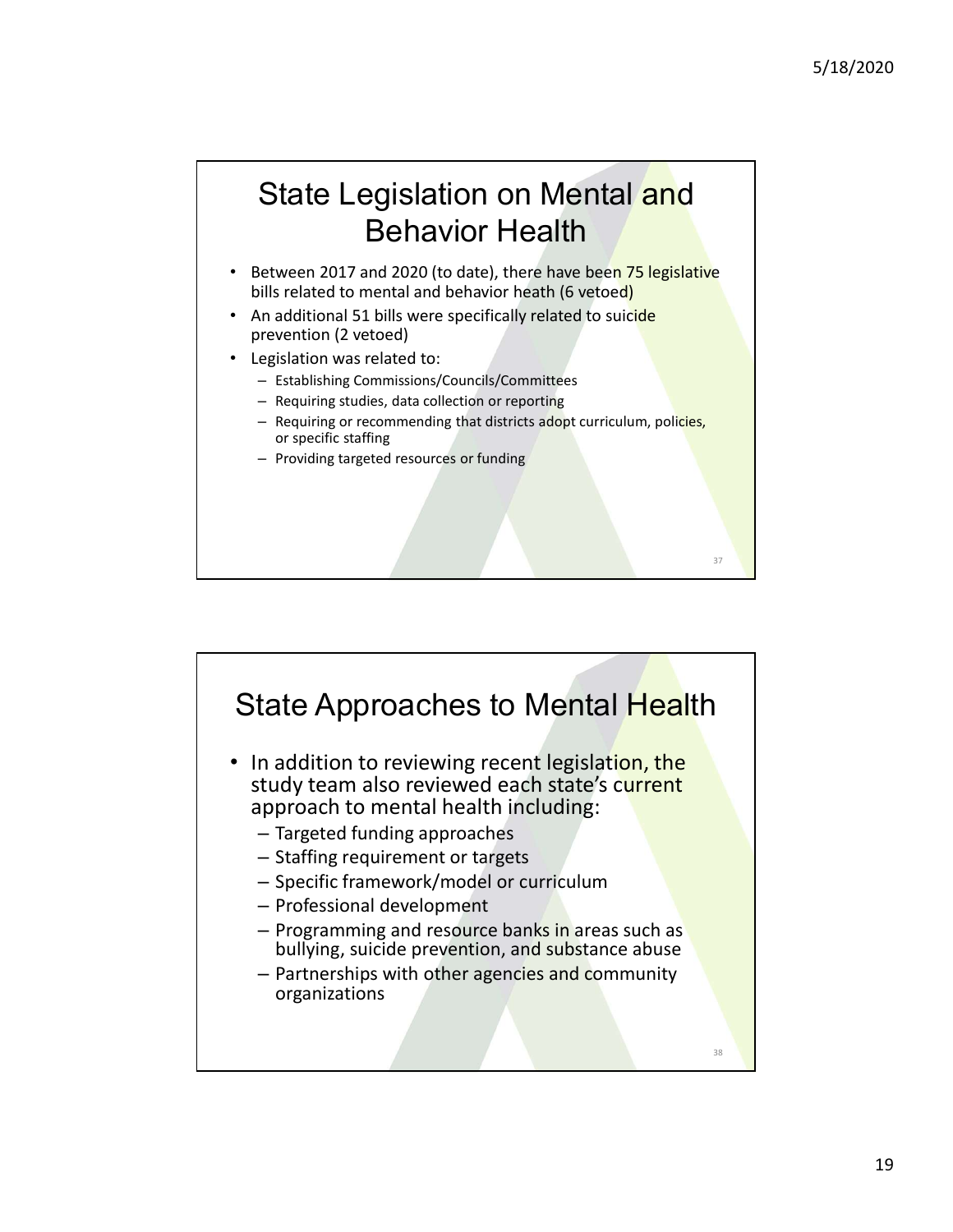

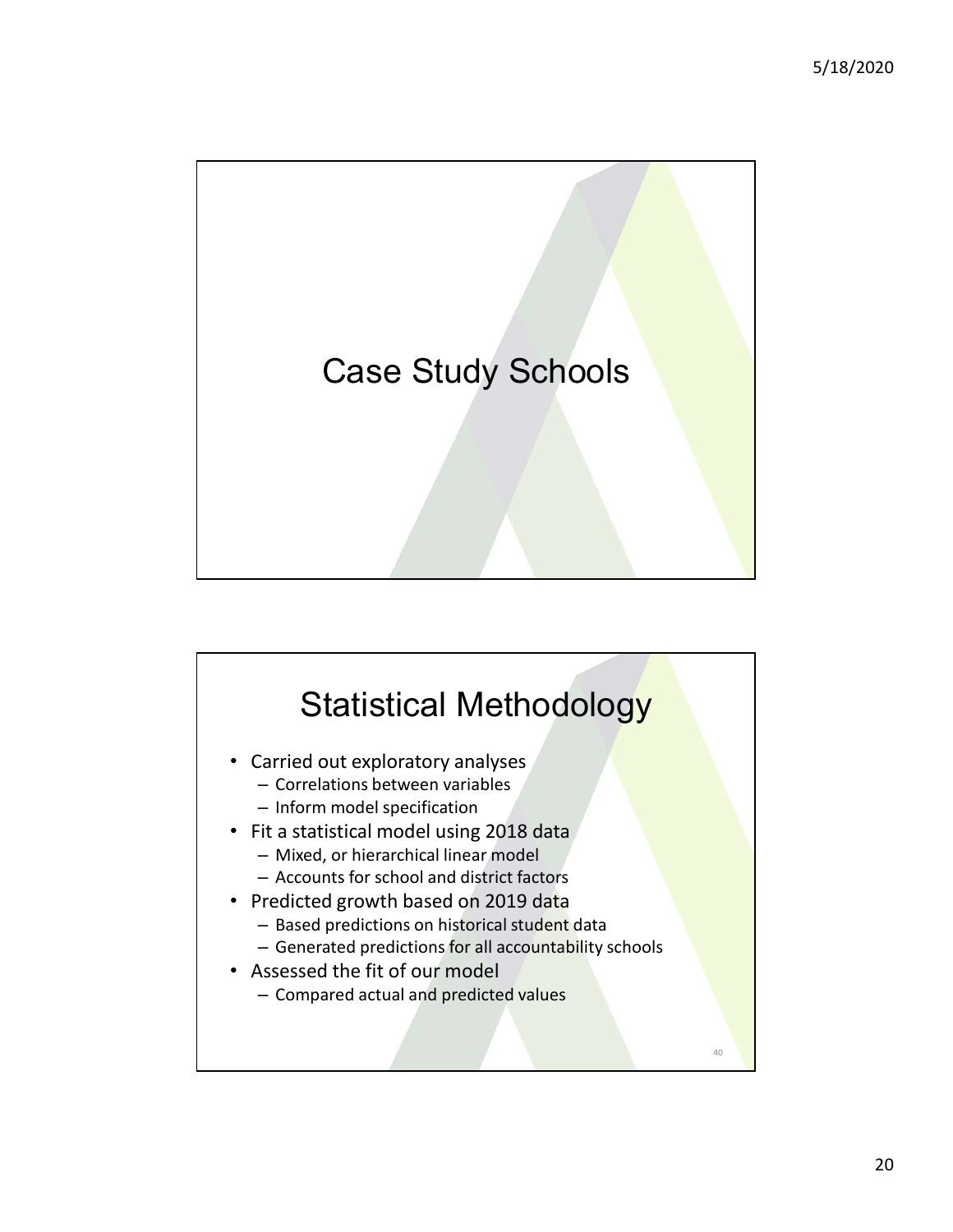

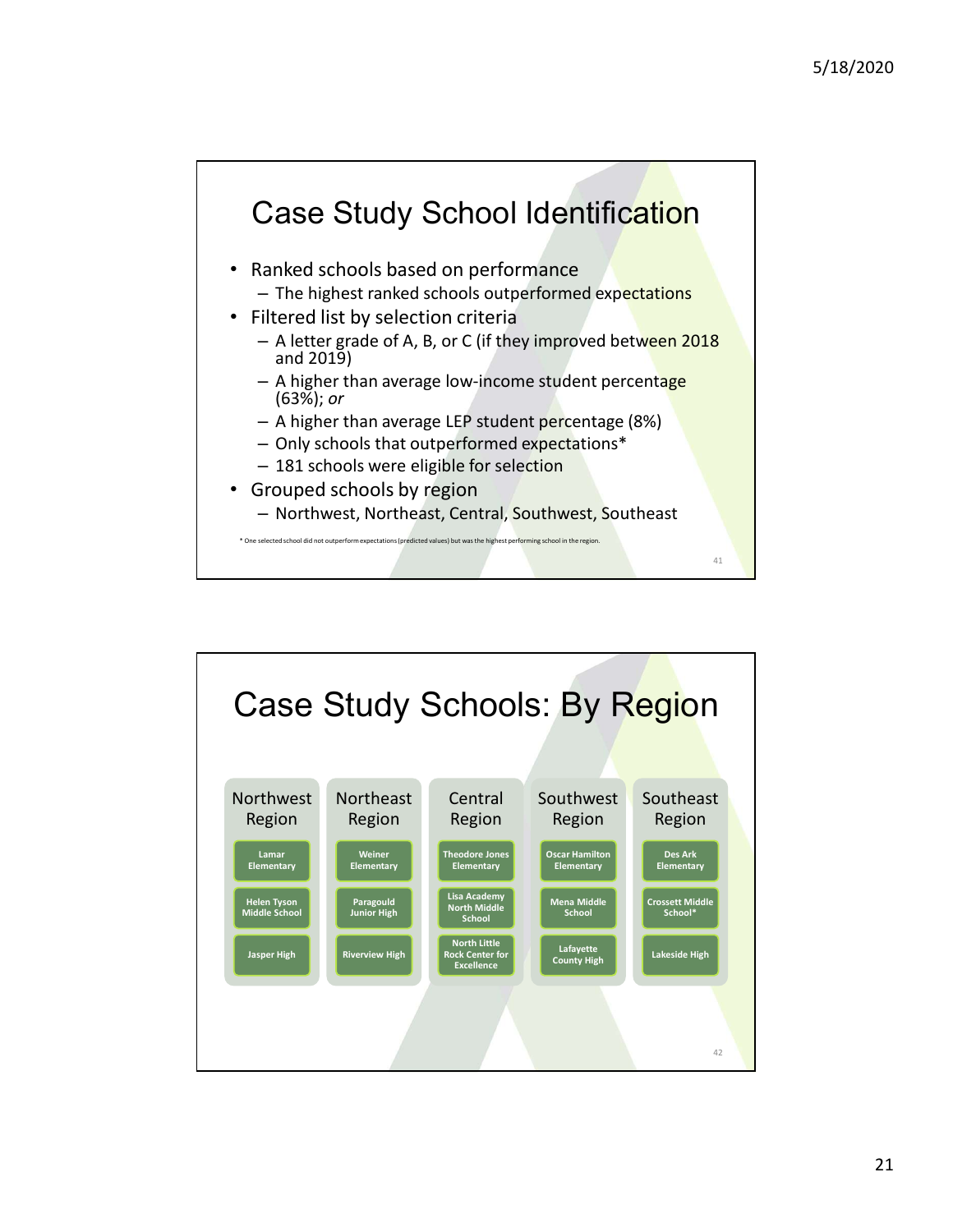